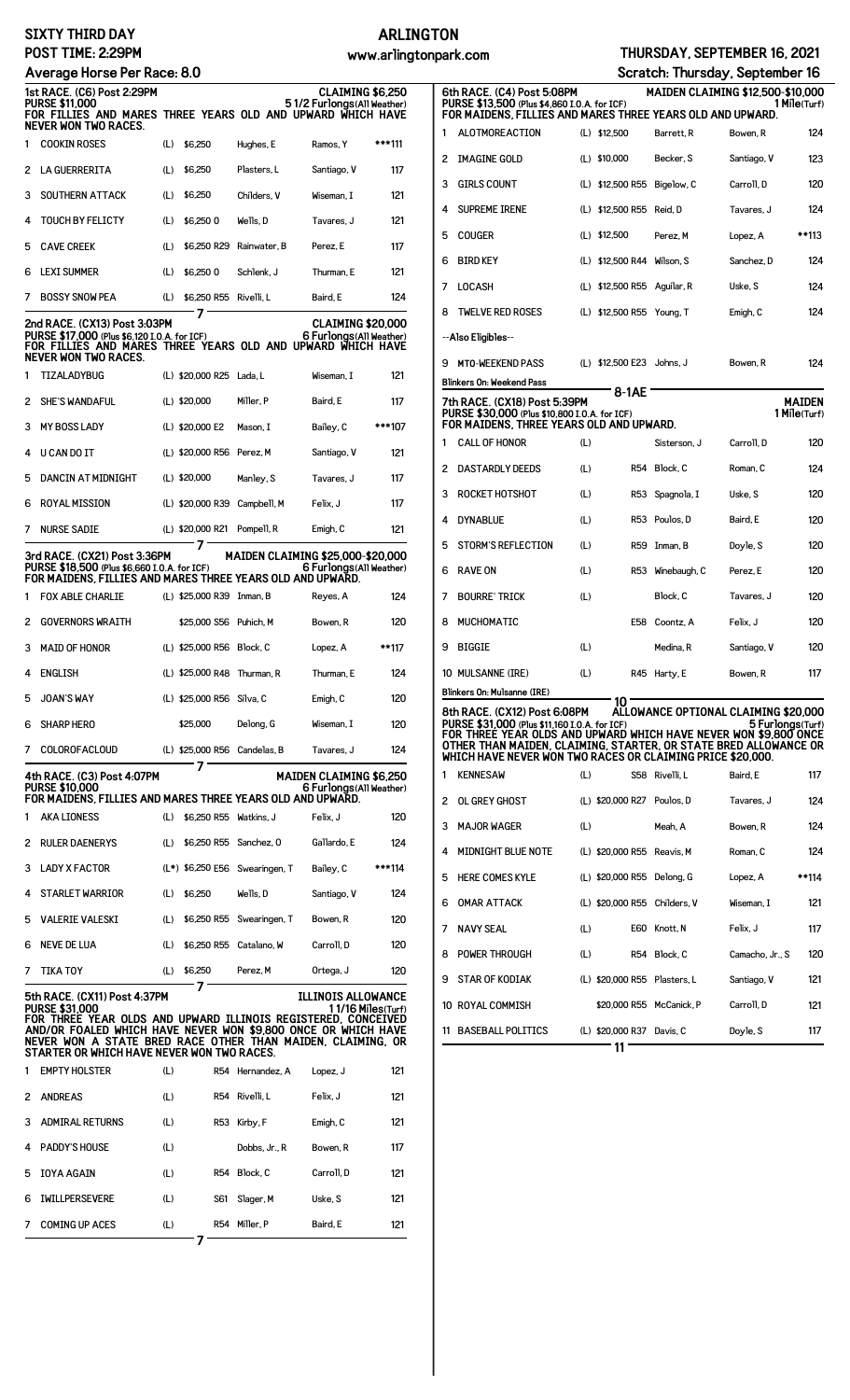## **Average Horse Per Race: 8.0**

Off Races:C1 - C2 - C5 - C7 - C8 - CS1 - CS2 - CS3 - CS4 - CS5 - CS6 - CS7 - CS8 - CS9 - CX10 - CX20 - CX22 - CX23 - CX14 - CX24 - CX15 - CX25 - CX16 - CX26 - CX17 - CX27 - CX28 - CX19 - CL22 - CL33 - CL66 - CL88 **Extra Races For Friday, September 17, 2021 (Entries Close on Sunday, September 12, 2021) X11** EXTRA RACE NO 11<br>and/or Fillies And Mares Three Years Old and Upward Illinois Registered, Conceived<br>and/or Foaled Which Have Never Won \$9,800 Once or Which Have Never Won A State Bred Race Other<br>Than Maiden, Claiming (Races Where Entered For \$17,500 Or Less Not Considered In Allowances) **ONE MILE AND ONE SIXTEENTH(Turf) X12 EXTRA RACE NO 12 CLAIMING +/

 0 111
 2 #3 '\$ (% )% ' \$** Three Year Olds 120 lbs. Older 124 lbs. Non-winners Of A Race At A Mile Or Over Since August 17 3 lbs. **CLAIMING PRICE \$25,000** (Races Where Entered For \$20,000 Or Less Not Considered In Eligibility Or Allowances) **ONE MILE(Turf) X13 EXTRA RACE NO 13 MAIDEN CLAIMING +/

 0 111
 2 #3**  Three Year Olds 120 lbs. Older 124 lbs. **CLAIMING PRICE \$25,000, For Each \$2,500 To \$20,000** . . . . . . . . . . . . . . . 1 lbs. **ONE MILE AND ONE SIXTEENTH(Turf) X14 EXTRA RACE NO 14 CLAIMING 

 '\$ (% )% ' \$** Three Year Olds 120 lbs. Older 124 lbs. Non-winners Of A Race Since August 17 3 lbs. **CLAIMING PRICE \$6,250** (Races Where Entered For \$5,000 Or Less Not Considered In Eligibility Or Allowances) SIX FURLONGS(ATI Weather)<br>
15 EXTRA RACE NO 15 ALLOWANCE OPTIONAL CLAIMING<br>
15 Purse \$32,000 (Plus \$11,520 I.O.A, for ICF) For Three Year Olds and Upward Which Have Never Won<br>
15 ,800 Twice Other Than Maiden, Claiming, Sta **CLAIMING PRICE \$50,000** (Races Where Entered For \$30,000 Or Less Not Considered In Allowances) **SIX FURLONGS(All Weather) X16EXTRA RACE NO 16 MAIDEN 

 0 
+

 2 #3**  Weight 119 lbs. **SIX FURLONGS(All Weather) X17 EXTRA RACE NO 17 CLAIMING 5

 0 14
 2 #3 '\$ (% )% ' \$** Three Year Olds 120 lbs. Older 124 lbs. Non-winners Of A Race At A Mile Or Over On The Turf Since August 17 3 lbs. **CLAIMING PRICE \$20,000** (Races Where Entered For \$17,500 Or Less Not Considered In Eligibility Or Allowances) **ONE MILE AND ONE SIXTEENTH(Turf)** CLAIMING<br>Mares the Mares Three Years Old and Upward Which Have Not Won Two Races<br>Since April 17, 2021 or Which Have Not Won Three Races In 2020 - 2021 or Which Have Never Won  **\$** Three Year Olds 120 lbs. Older 124 lbs. Non-winners Of A Race Since August 17 3 lbs. **CLAIMING PRICE \$4,000** (Races Where Entered For \$3,200 Or Less Not Considered In Eligibility Or Allowances) **SIX FURLONGS(All Weather)** CLAIMING<br>Of Purse \$11,500. For Three Year Olds and Upward Which Have Not Won Two Races Since May 17, 2021<br>Or Which Have New Two Races In 2021 or Which Have Never Won Four Races.<br>Three Year Olds. . . . . . . . . . . . . . . **CLAIMING PRICE \$5,000** Races Where Entered For \$4,000 Or Less Not Considered In Allowances)<br>
ONE MILE AND ONE SIXTEEN THIGH MI<br>
STARTER OPTIONAL CLAIMING<br>
THE YEAR RACE NO 20<br>
STARTER OPTIONAL CLAIMING<br>
A Claiming Price of \$5,000 Or Less In 2020 **CLAIMING PRICE \$10,000** (Races Where Entered For \$4,000 Or Less Not Considered In Allowances) **FIVE FURLONGS(Turf) X21 EXTRA RACE NO 21 MAIDEN 

 0 
+

 2 #3**  Weight 119 lbs. **FIVE FURLONGS(Turf) X22EXTRA RACE NO 22 ILLINOIS MAIDEN 

  !" #\$% &** Three Year Olds 120 lbs. Older 124 lbs. ONE MILE(ATI Weather)<br> **X23** Purse \$31,000. (Plus \$11,160 I.O.A. for ICF) For Three Year Olds and Upward Which RLAIMING<br>
Two Races or Claiming Price \$32,500 (Never Won Two Races).<br>
Three Year Olds. . . . . . . . . . . . . **CLAIMING PRICE \$32,500** (Races Where Entered For \$20,000 Or Less Not Considered In Allowances) Non-winners of Alaxy Since CLAIMING PRICE \$32,500<br>CLAIMING PRICE \$32,500<br>(Races Where Entered For \$20,000 Or Less Not Considered In Allowances)<br>CLAIMING **X24EXTRA RACE NO 24 CLAIMING /

 '\$ (% )" ' \$ ,\$ 7 5 4
4 '\$ (% )% ' \$** Three Year Olds 120 lbs. Older 124 lbs. **CLAIMING PRICE \$5,000** (Races Where Entered For \$4,000 Or Less Not Considered In Eligibility Or Allowances) **ONE MILE(All Weather)** **X25EXTRA RACE NO 25 CLAIMING 

 '\$ (% )" ' \$ ,\$ 5 '\$ (% )% ' \$** Three Year Olds 120 lbs. Older 124 lbs. Non-winners Of A Race Since August 17 3 lbs. **CLAIMING PRICE \$7,500** (Races Where Entered For \$6,250 Or Less Not Considered In Eligibility Or Allowances) **SIX FURLONGS(All Weather) X26**<br>**X26**Purse \$13,000. For Fillies And Mares Three Years Old and Upward Which Have Not Won A Race Since<br>April 17 or Which Have Wever Won Four Races.<br>Three Year Olds. . . . . . . . 120 lbs. . . . . . . . . . . . . . . . **CLAIMING PRICE \$7,500** (Races Where Entered For \$6,250 Or Less Not Considered In Eligibility Or Allowances) **SIX FURLONGS(All Weather) X27EXTRA RACE NO 27 CLAIMING 

 '\$ (% )% ' \$** Three Year Olds 120 lbs. Older 124 lbs. Non-winners Of A Race Since August 17 3 lbs. **CLAIMING PRICE \$6,250** (Races Where Entered For \$5,000 Or Less Not Considered In Allowances) **FIVE FURLONGS(Turf) X28EXTRA RACE NO 28 CLAIMING 

 '\$ (% )% ' \$** Three Year Olds 120 lbs. Older 124 lbs. Non-winners Of A Race Since August 17 3 lbs. **CLAIMING PRICE \$6,250** (Races Where Entered For \$5,000 Or Less Not Considered In Allowances) ess Not Considered **III Allowatives**<br>F<u>IVE FURLONGS(Turf)</u><br>CLAIMING **X29EXTRA RACE NO 29 CLAIMING 5

 0 14
 2 #3 '\$ (% )% ' \$** Three Year Olds 120 lbs. Older 124 lbs. Non-winners Of A Race At A Mile Or Over Since August 17 3 lbs. **CLAIMING PRICE \$25,000** (Races Where Entered For \$20,000 Or Less Not Considered In Eligibility Or Allowances) ONE MILE AND ONE SIXTEENTH(ATI Weather)<br> **X30** Purse \$14,000. (Plus \$5,040 I.O.A. for ICF) For Fillies And Mares Three Years 01d and Upward Which<br>
Have Never Won Two Races.<br>
Three Year Olds................................. **CLAIMING PRICE \$12,500** (Races Where Entered For \$8,000 Or Less Not Considered In Allowances) **SEVEN FURLONGS(All Weather) Scratch: Thursday, September 16**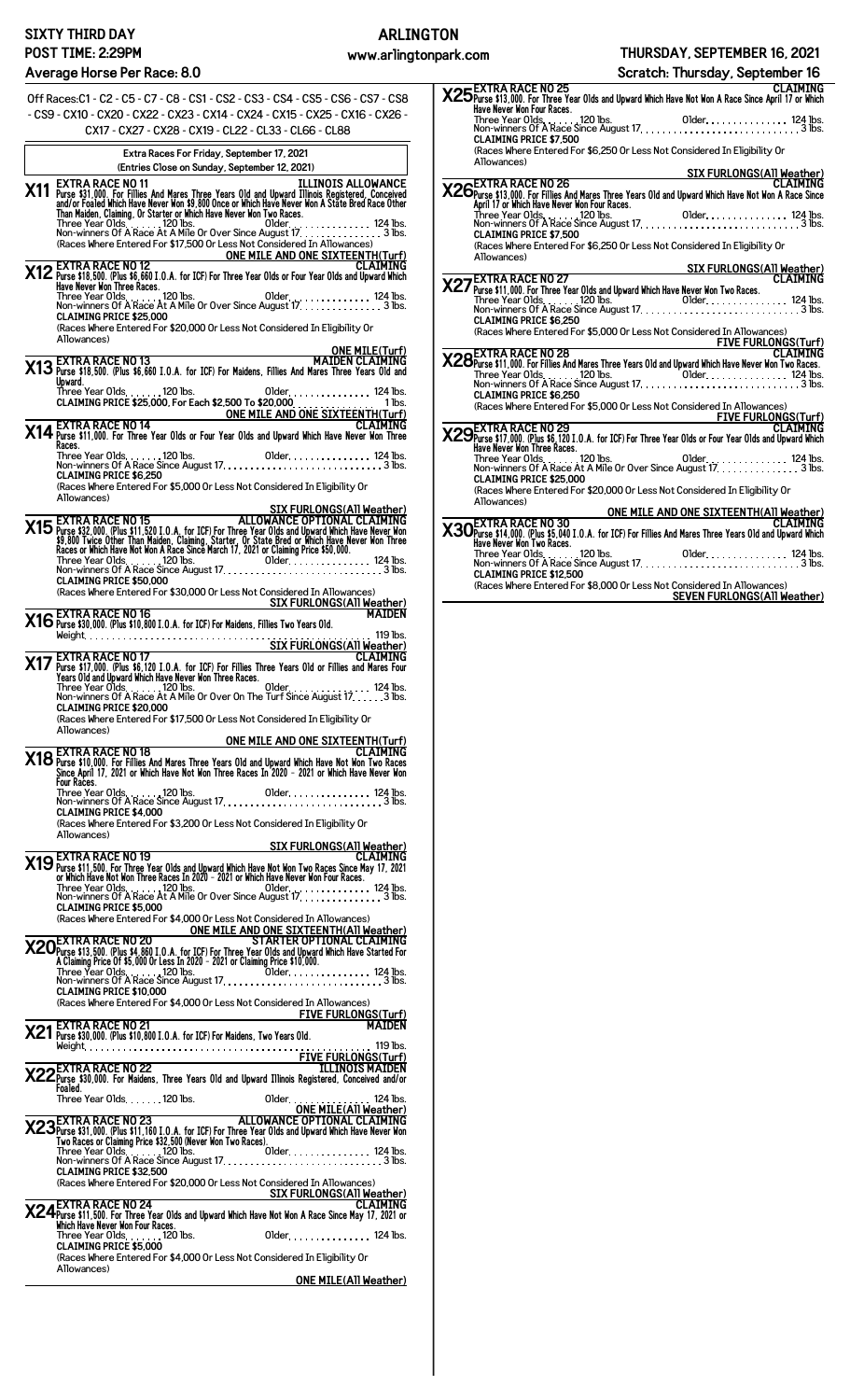## **SIXTY THIRD DAY POST TIME: 2:29PM Average Horse Per Race: 8.0**

#### **SCRATCH TIME IS 10:00 A.M.**

**\*\*\*\*\*\*\*\*\*\*\*\*\*\*\*\*\*\*\*\*\*\*\*\*\*\*\*\*\*\*\*\*\*\*\*\*\*\*\*\***

**Everyone here at Arlington would like to extend our gratitude to all the owners and trainers who have supported us this year and in many years prior. We are pleased to offer licensed owners and trainers and their guests a "Day At The Races" on us on Thursday September 23, 2021 in an executive box. You may sign up by visiting Arlingtonpark.com, Click the Racing tab, Click Horseman/Horsewoman information and click to open the Owners and Trainers Appreciation Day form. Please fill out and submit. Not only seating, but we will provide you with a 20% discount on your total food and beverage purchase from a server in the box seats. Thank you all so very much for your support and unwavering loyalty to Arlington.**

#### **Section 510.250 Claiming Price:**

**a. For a period of 30 days after the claim of a thoroughbred horse, the horse may race for the same claiming price or higher than the price at which it was claimed. The horse is eligible to run back for a lesser price on the 31st day after the claim.**

**b. Starter handicap or starter allowance races are not subject to subsection (a).**

**TRAINERS: BE ALERTED TO THE NEW MEDICATION RULES THAT THE ILLINOIS RACING BOARD HAS IMPLEMENTED. GUIDELINES ARE AVAILABLE AT THE ITHA, THE DETENTION BARN, YOUR OWN VET AND THE RACING OFFICE. BE AWARE OF ALL THE CHANGES. IF YOU HAVE ANY QUESTIONS, PLEASE CALL THE STATE VET AT THE DETENTION BARN, OR YOUR PERSONAL VET.**

#### **SECURITY NOTICE:**

**Security has requested that we notify horsemen to be aware of the large number of people walking through the tunnel out to the track. For large groups, especially with young children, please go up to the grandstand to access the apron.**

#### **JOCKEY CHANGES:**

**Yabriel O. Ramos will be represented by Juan Ramirez 773.704.5094 Sophie Doyle will be representing herself 626.248.6764 Javier Ortega will be represented by Jose Perez 708.657.7024 Victor Severino will be representing himself 727.424.1415 Chel-C Bailey will be represented by Penny Ffitch-Heyes 847-561-7170**

**ATTENTION HORSEMEN/HORSEWOMEN: IF THERE IS ANYBODY WHO WANTS TO WRITE A CHECK TO THE HORSEMEN'S BOOKKEEPER'S OFFICE: Please make sure the check is written out to the person's name or Arlington Park. We cannot accept checks in a partnership name, company name or stable name.**

**OWNERS AND TRAINERS: Please be advised that any horse claimed at Arlington must turn in their papers to the Racing Office within 48 hours after being claimed. There will be a hold placed on your Account in the Bookkeeper's office until the papers are turned into the Racing Office.**

**TRAINERS: All horses not tattooed, must be digitally tattooed. Process is still to pay the horsemen's bookkeeper. If you have any questions, call Ken Winebaugh at 815-715-2693.**

**There will be a donation of \$5.00 per horse per start for Galloping Out. If you do not wish to participate in this program, you must sign the Opt-Out Declaration Form in the Horsemen's Bookkeeper's Office or the ITHA Office.**

**ATTENTION TRAINERS: NEW EQUINE SAFETY AND WELFARE RULES. For the 2021 season requires a veterinary examination by the attending veterinarian and submitted to the Racing Office at Meagan.Simpson@arlingtonpark.com and the State Veterinarian at Dawn.Folker@Illinois.gov PRIOR to entry for the following: 1.) First time starters 5yo and up 2.)Any horse that has not raced in the previous 365 days 3.)Any horse 8 yrs. of age or older.**

**Training Hours: Main Track - 7 Days a week 6:00 am-10:00am (break at 8:00am). Training Track - 6:00am-10:00am (break at 7:20am) Sundays, Tuesdays, Wednesdays, Fridays and Saturdays. CLOSED: Mondays and Thursdays.**

**Schooling (Gate): 7:30-9:30am. Wednesday through Sunday. If you have any questions, call Oakie at 708.653.7048.**

**TRAINERS: You are responsible for putting up security signs on any horse that is in to race at least 4 hours and 15 minutes prior to their race's post time. Trainers who fail to do so may be fined up to \$500.**

**TRAINERS: PER ILLINOIS RACING BOARD RULE 603.70 (I)(1)(F). YOU ARE REQUIRED TO ENSURE YOUR HORSE THAT IS IN TO RACE, IS GUARDED AT ALL TIMES AFTER RECEIVING LASIX UNTIL THE HORSE IS TAKEN TO THE PADDOCK. OTHERWISE IT WILL BE SCRATCHED. If your horse is not on Lasix, your horse will have to be in two hours prior to post time.**

**The Illinois Racing Board has asked that we notify all owners that they will enforce Section 1408.60 Possession of Credentials "The Board may require** **visible display of a license in a restricted area". The paddock and the winner's circle are restricted areas and owners should visibly display their license at all times while in these areas.**

**Under Arlington's 2021 approved plan for spectators, there are two options for a licensed owner/trainer attending the races. First, an owner can choose to purchase tickets, OR as a free option, up to 4 licensed owners per table with a horse running may register for seating. If you do not have a horse running, you can register to be put on a wait-list and any seat not used will be given to those on a first come, first serve basis. We will do our best to accommodate every licensed owner/trainer. To register, go to Arlingtonpark.com, click Horsemen/Horsewomen Information under the Racing tab, click Race Day**

**Viewing, select your date under free ticket option, and fill out your information. Sarah Johnson is the liaison for the press box seating and can be reached at sarah.johnson@arlingtonpark.com if you have any questions.**

**\*\*UPDATE June 1st\*\*If you are a licensed owner or trainer, you may present your license at the gate to receive free General Admission. This will not admit any other guests.**

**The following IRB rule goes into effect on July 1, 2021 and applies to the non-substitute races.**

**Section 1413.131 Carding Purse and Handicap Races**

**b) Beginning July 1, 2021, the track shall card races pursuant to this subsection. All non-claiming races (including maiden special weights, but with the exception of other maiden races) and claiming races with a claiming value of \$20,000 or more having six or more separate interests must be carded and run. However, if scratches reduce the number of interests in such a race to fewer than six, the association may run the race as a non-wagering exhibition and card and run a substitute race for wagering purposes.**